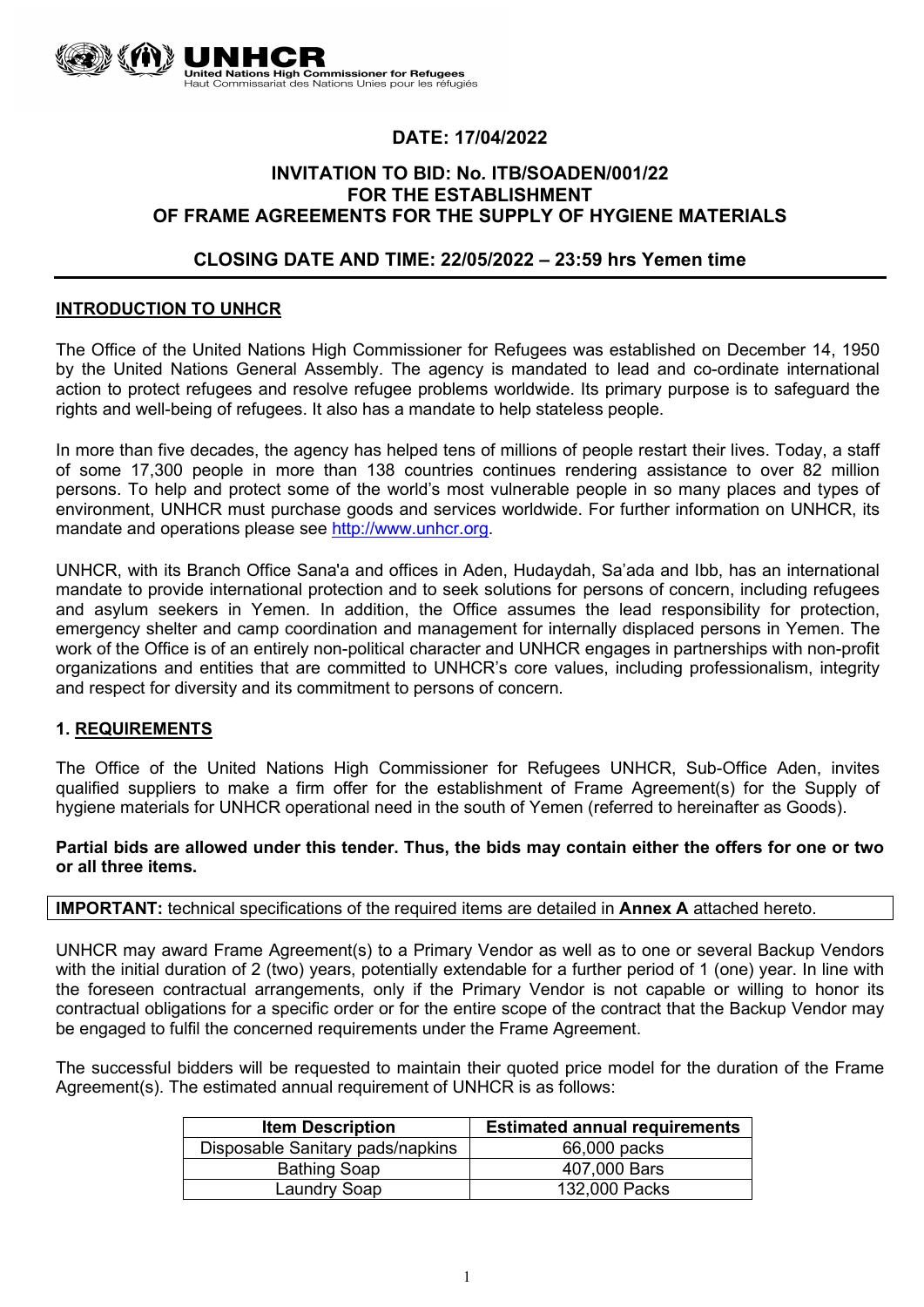# 》《M》 UNHCR

Please note that figures have been stated in order to enable bidders to have an indication of the projected requirements. It does not represent a commitment that UNHCR will purchase a minimum quantity of goods or services. Quantities may vary and will depend on the actual requirements and funds available regulated by issuance of individual Purchase Orders against the Frame Agreement(s).

Other United Nations Agencies, Funds, and Programmes shall be entitled to the same prices and terms as those contained in the offers of the successful bidders and could form the basis for a Frame Agreement with other UN Agencies.

## **IMPORTANT:**

When a Frame Agreement is awarded, either party can terminate the agreement only upon 90 days (3 months) notice, in writing to the other party.

The initiation of conciliation or arbitral proceedings in accordance with **Article 19** "Settlement of Disputes" of the UNHCR General Conditions of Contracts for Provision of Goods shall not be deemed as a "cause" for or otherwise to be in itself a termination clause.

**Sub-contracting:** Please take careful note of Article 5 of the attached General Terms and Conditions (Annex E1 and E2).

It is strongly recommended that this Invitation to Bid document and its annexes be read thoroughly. Failure to observe the procedures laid out herein may result in disqualification from the evaluation process.

# **QUALITY CONTROL THROUGHOUT THE FRAME AGREEMENT:**

UNHCR may carry random quality inspections, including specific selected criteria for laboratory test to products or items selected by UNHCR or by an independent surveyor appointed by UNHCR from samples selected during production, upon departure, loading, unloading, arrival to destination or from any storage location. The cost of the quality control inspections and laboratory tests will be covered by UNHCR.

For potential dispute cases regarding the quality of items which shall be delivered to UNHCR, the organization will keep reference samples for further required testing. Therefore, suppliers and manufacturers are requested to ensure that the quality of supplied items fully comply with the approved UNHCR technical specifications.

UNHCR may require opening one or multiple boxes of hygiene materials in any inspection location in order to inspect the supplied hygiene products against the approved UNHCR technical specification. At the supplier's warehouse, the vendor shall be responsible for the laborers for opening and the subsequent repacking of the boxes at its sole cost. However, in the UNHCR warehouse, opening the boxes will be done at the cost of UNHCR, including the cost of reconstituting the boxes.

If the goods' inspection results in rejecting whole or part of the consignment, the vendor shall bare all costs related to re-inspecting and re-supplying the replacement items.

**Note:** this document is not construed in any way as an offer to contract with your firm.

### **2. BIDDING INFORMATION:**

### **2.1. ITB DOCUMENTS**

The following annexes form integral part of this Invitation to Bid:

- Annex A: Technical specifications for the Hygiene Materials
- Annex B: Technical Offer Form (to be completed and submitted in the Technical Offer);
- Annex C: Financial Offer Form (to be completed and submitted in the Financial Offer);
- Annex D: Vendor Registration Form (to be completed and submitted in the Technical Offer);
- Annex E1: English Version UNHCR General Conditions of Contract for Provision of Goods July 2018;
- Annex E2: Arabic Version UNHCR General Conditions of Contract for Provision of Goods July 2018;
- Annex F: UN Supplier Code of Conduct;
- Annex G: Submission Checklist and Acknowledgements.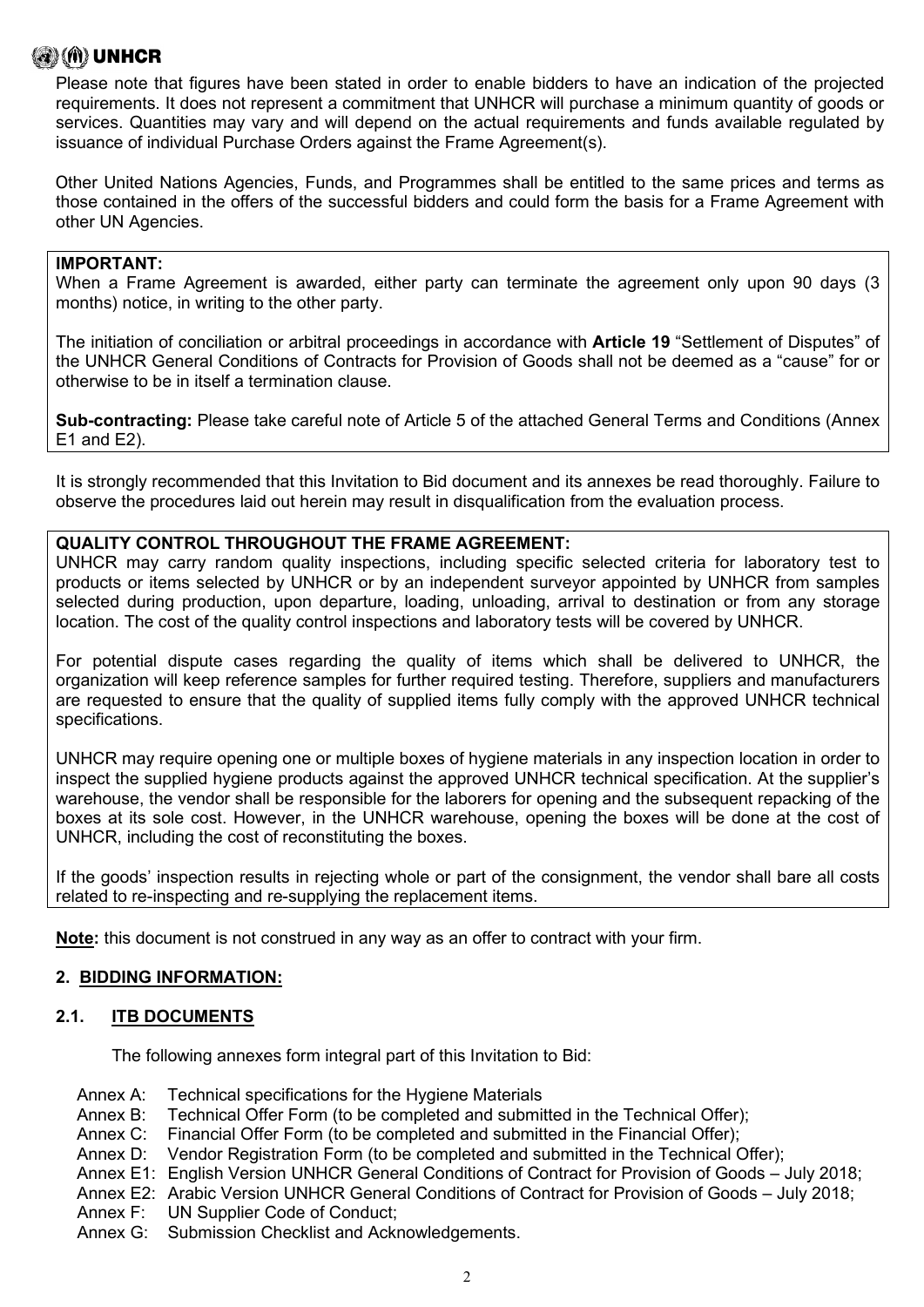## **2.2 ACKNOWLEDGMENT**

We would appreciate your informing us of the receipt of this ITB by return e-mail to **[YEMADSU@UNHCR.ORG](mailto:yemadsu@unhcr.org)** as to:

- Your confirmation of receipt of this invitation to bid;
- Whether or not you will be submitting a bid;
- Provide the company name and contact details.

#### **IMPORTANT:**

Failure to send the above requested information may result in disqualification of your offer from further evaluation.

## **2.3 REQUESTS FOR CLARIFICATION**

Bidders are required to submit any requests for clarification in respect of this ITB by sending the respective e-mails to **[YEMADSU@UNHCR.ORG](mailto:yemadsu@unhcr.org)**. **The deadline for receipt of questions is 23:59 hrs. Yemen time on 12/05/2022.** 

UNHCR will reply to the questions received as soon as possible by means of publication on the UNGM website and on the Yemen HR media platform.

#### **IMPORTANT:**

Please note that Bid Submissions are **NOT** to be sent to the e-mail addresses above. Failure to comply with this provision will result in disqualification.

### **2.4 YOUR OFFER**

Your offer shall be prepared in **English.** 

Please submit your offer using the Annexes provided. Offers not conforming to the requested formats may be not taken into consideration.

#### **IMPORTANT:**

Inclusion of copies of your offer with any correspondence sent directly to the attention of the responsible buyer or any other UNHCR staff other than the submission e-mail address will result in disqualification of the offer. Please send your bid directly and only to the address provided in the "Submission of Bid" section 2.6) of this ITB.

Your offer shall comprise the following two sets of documents:

- Technical Offer
- **Financial Offer**

### **2.4.1 Content of the TECHNICAL OFFER**

#### **IMPORTANT:**

No pricing information shall be included in the Technical Offer. Failure to comply will result in disqualification. The technical Offer should contain all information required.

Your Technical Offer should clearly state whether or not the goods you are offering fully conform to the given specifications. Clearly disclose any discrepancies.

The following details shall also be provided in the Technical Offer: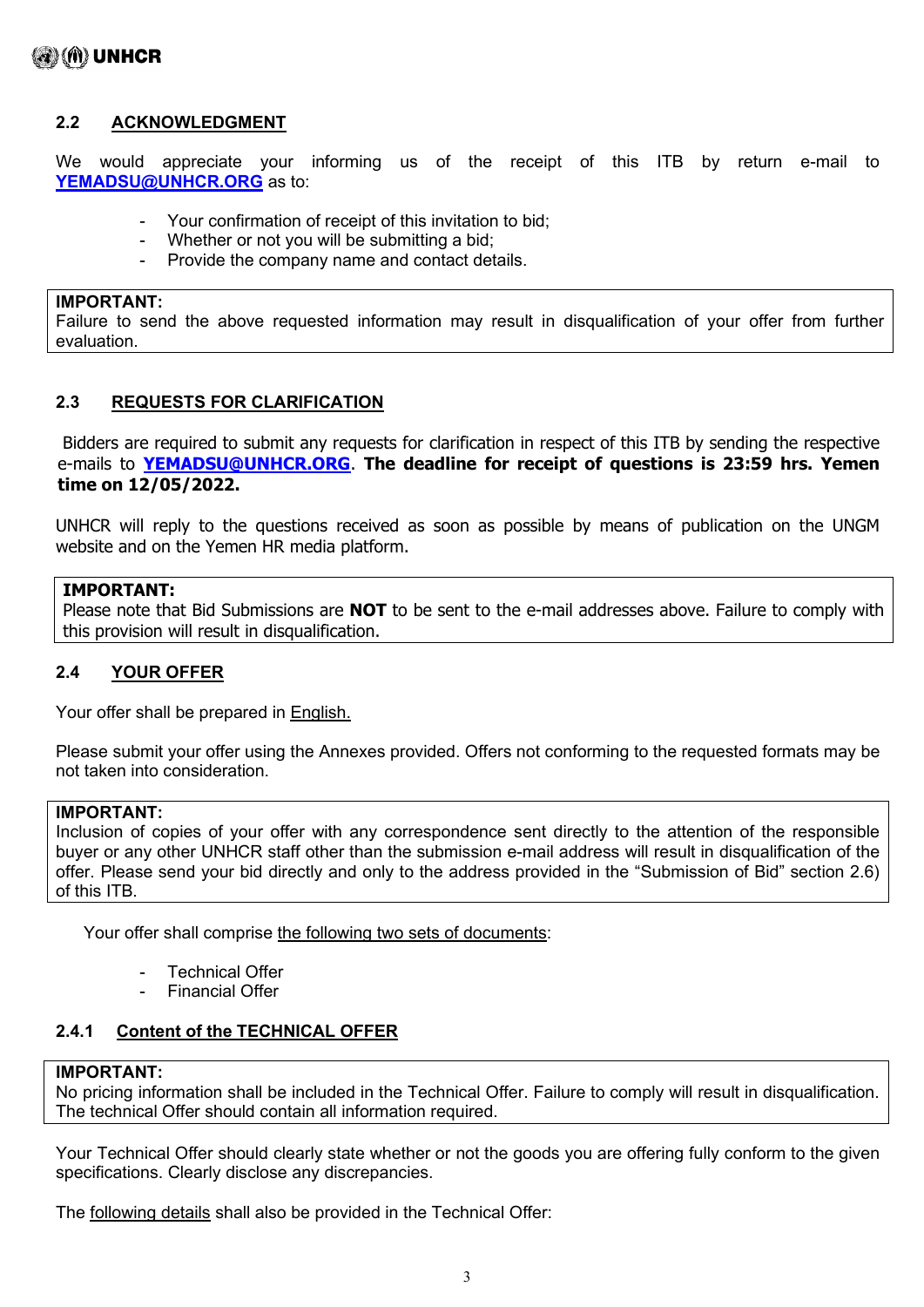# (@) (M) UNHCR

## **I.) COMPANY QUALIFICATIONS:**

**Company Profile:** The bidder shall provide:

- company profile to be contained in **Annex B**, specifying the year company was founded, headquarters and other branch locations, if any; description of core business of your company; contact details of at least 2 current or former clients for reference checks (excluding UNHCR); total number of current clients;
- Valid local company registration documents issued by the pertinent authorities in Yemen;
- In case of a joint venture, submission of a Joint Venture Deed is mandatory.

**Financial Soundness**: Your offer must include any one of the following financial documents - relevant bank statements and/or certified financial statements/balance sheets, and/or audit reports, and/or turnover records for 2020 and 2021.

**Experience of the Company:** The bidder shall demonstrate through documented evidence a minimum of 1 year past experience in the supply of similar products by submitting at least 2 (two) contracts, work orders or Purchase Orders.

**UNHCR General Conditions of Contract (Annexes E1 and E2):** Your submission checklist in **Annex G** should contain your acknowledgement of the UNHCR General Condition of Contract for the Provision of Goods;

**UN Supplier Code of Conduct (Annex F):** Your submission checklist in **Annex G** should contain your acknowledgement of the UN Supplier Code of Conduct;

**European Union, World Bank, United Nations and UN Security Council's Sanctions/Ineligibility Lists**: Your submission checklist in **Annex G** should contain your confirmation that your company is not on the aforementioned Sanctions/Ineligibility Lists.

**However, please note that submitting an offer is deemed as full acceptance of UNHCR's General Conditions of Contract for the Provision of Goods (Annex E1 and E2) and UN Supplier Code of Conduct (Annex F).** 

### **II.) PRODUCT SPECIFICATIONS:**

**Technical specifications**: detailed description of the offered items are to be included in **Annex B** (Technical Offer Form).

### **III.) PRODUCTION AND DELIVERY CAPACITY:**

**Incoterms:** The International Chamber of Commerce Incoterms 2021 **Delivered Duty Paid (DDP)** shall apply to this ITB and for any resulting Purchase Orders(s).

**Packing details:** The technical offer shall clearly indicate the packing options (e.g. pieces per unit volume, etc.) to be provided in **Annex B** to this ITB. **Goods must be adequately packed in boxes** to meet the requirements of the transport mode stipulated and to withstand any rough handling during transit to final destination. Each box should have the same quantity.

**Delivery Capacity:** Bidder must have a capacity to deliver minimum 11,000 packs of Sanitary Napkins, 68,000 bars of Bathing Soap and 22,000 packs of Laundry Soap on bi-monthly basis to be deemed as technically compliant.

**Delivery Time:** The bidder shall state the time required for delivery of the items after they are prepositioned as "Ready-for-Dispatch" at the suppliers location in Yemen.

**Storage Capacity and Emergency Response**: Successful bidders will be expected to maintain a dedicated emergency stock of the hygiene materials at their premises at no extra cost and without prior commitment from UNHCR, which can be used for rapid deployment to UNHCR emergency operations in Yemen. The bidders should indicate in their offer the quantity they can maintain accordingly. By the end of the Frame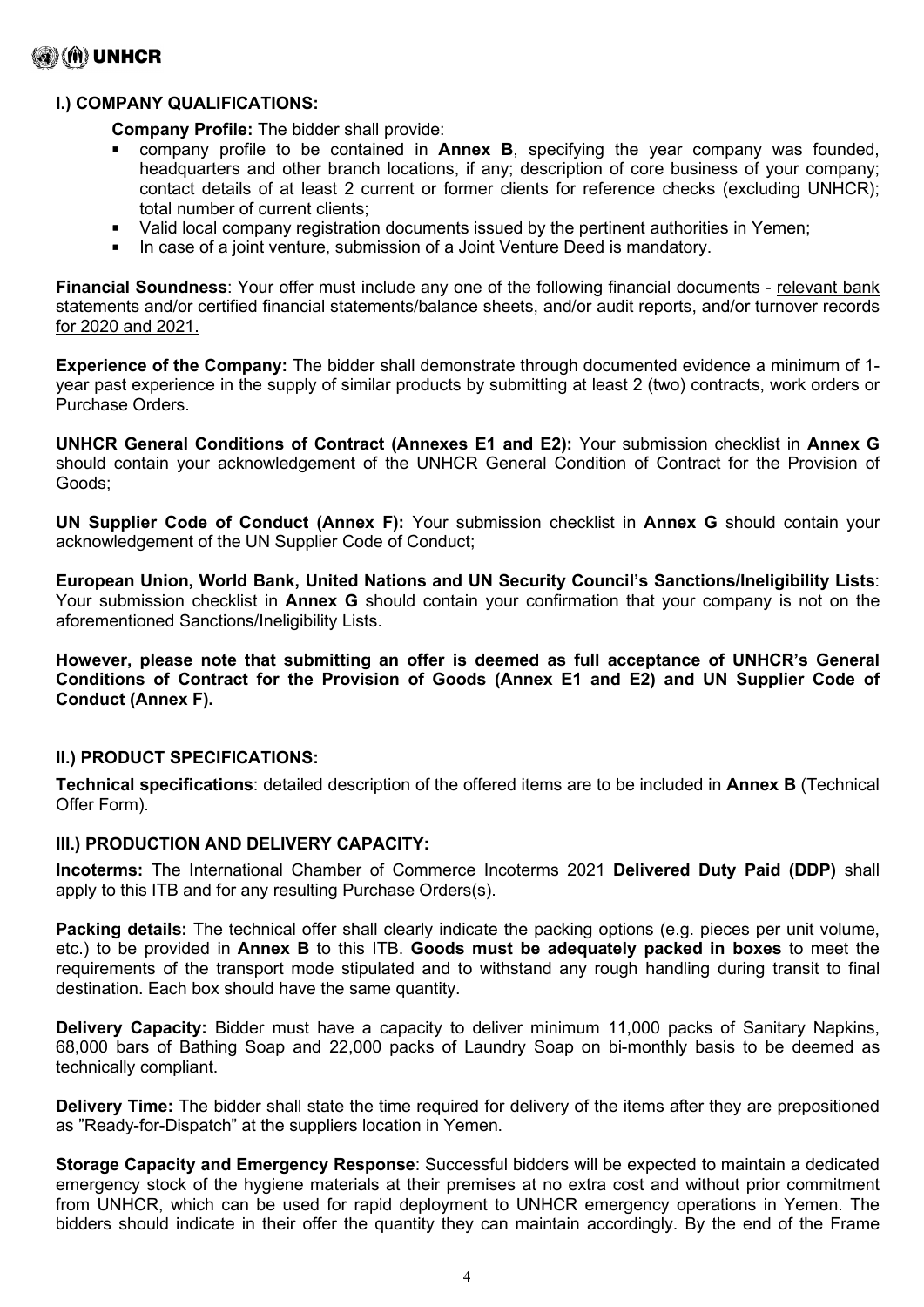# ▒《M》 UNHCR

Agreement, UNHCR will purchase at minimum the quantity kept as emergency stock with the Frame Agreement holder.

**Inspection:** Inspection and laboratory testing of goods will be applicable and will be advised at the time of purchase. The inspection will be arranged and paid for by UNHCR. Please note that inspection charges resulting from the supplier's default will be charged directly to the supplier.

### **SAMPLES**

Presentation of sample(s) is a mandatory requirement constituting a part of the preliminary (eligibility) evaluation process. Failure to timely submit the sample will lead to disqualification of the offer. The Bidders are required to submit one (1) sample of each product offered, i.e. 1 Pack of Disposable Sanitary pads/napkins, 1 Bar of Bathing Soap and 1 Pack of Laundry Soap.

The samples will be examined for conformity with the technical specifications detailed in Annex A – Technical Specifications attached hereto.

Samples shall be provided free of charge with no guarantee that they will be returned by UNHCR unless the vendor agrees to take them back "as-is" and pays for their return, if applicable. UNHCR shall give no guarantee as to the condition of the samples upon completion of possible testing and the follow-on technical evaluation process.

The sample must contain a label of marking which can clearly identify the Bidder and the tender reference number ITB/SOADEN/001/22.

Each Sample must accompany two (2) copies of delivery note on the letter headed paper of the Bidder, of which one copy will be returned as receipt confirmation to the Bidder after signature of the UNHCR staff responsible for receiving the samples and another copy with be kept with UNHCR for records and future reference.

Bidders must send the samples to the following address:

**UNHCR SUB-OFFICE ADEN, HOSHI MANA STREET, BUILDING NO.27 & 28, BESIDE GERMAN CONSULATE, KHORMAKSAR ADEN, YEMEN UNHCR SO Aden Contact Phone No.: Tel: 02-231441 or 01-235111** 

Deadline for delivery of samples – **22/05/2022 at 15:00 Yemen time.**

### **2.4.2 Content of the FINANCIAL OFFER**

Your separate **Financial Offer** must contain an overall offer in US Dollars only.

#### **The prices offered must remain unchanged for the duration of the Frame Agreement (i.e. during 2 + 1 years).**

The Financial Offer is to be submitted as per the Financial Offer Form **(Annex C).** Bids that have a different price offer form will not be accepted.

**Please note** that submitting an offer is deemed as full acceptance of UNHCR's General Conditions of Contract for the Provision of Goods.

The following details shall be provided for each item:

- **Unit costs:** The bidder shall quote the all-inclusive DDP unit price for:
- DDP Aden warehouse.

The supplier is expected to deliver the goods to the specified UNHCR warehouse facilities located in the National Roads and Bridges Corporation - Ministry of works in Al-Mansoora district, Aden Governorate on DDP INCOTERMS. All taxes payable need to be settled in full by the supplier.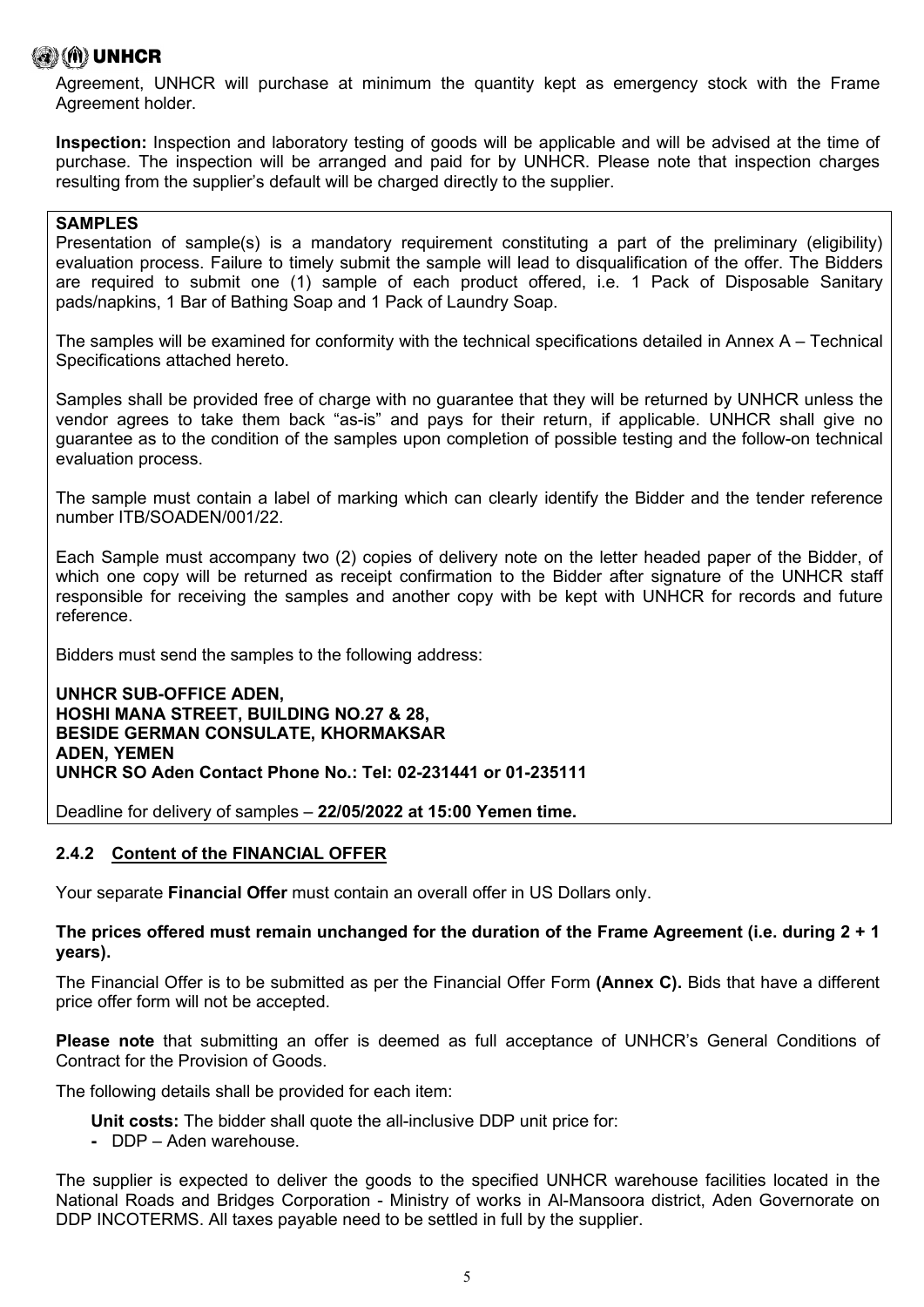# **BUD UNHCR**

You are requested to hold your **offer valid for 120 days** from the deadline for submission. UNHCR will make its best effort to select a company within this period. The pricing model quoted in the Supplier's offer will remain valid for the duration of the Frame Agreement. UNHCR's standard payment terms are within 30 days after satisfactory delivery and receipt of documents in order.

The cost of preparing a bid and of negotiating a contract, including any related travel, is not reimbursable nor can it be included as a direct cost of the assignment.

# **2.5 BID EVALUATION:**

# **2.5.1 Supplier Registration:**

The qualified suppliers will be added to the Vendor Database after validation of suitability based on the submitted Vendor Registration Form and supporting documents. The validation involves consideration of several factors such as:

- Financial standing,
- Core business,
- Track record,
- Contract capacity.

This will be followed later by performance evaluation as a supplier such as:

- Random / periodic testing of the supplier's products,
- Ability to respond quickly to Agency's needs,
- Timely delivery,
- Dependability of products and services.

## **2.5.2 Technical and Financial evaluation:**

### **Technical evaluation:**

All valid Technical Offers from the Bidders received in response to this ITB will be evaluated using PASS/FAIL system based on the following Eligibility and Technical Evaluation Criteria:

| <b>I. ELIGIBILITY CRITERIA</b>                                                                                                                                                                                                                        | <b>Merit</b><br>"PASS / FAIL"           |
|-------------------------------------------------------------------------------------------------------------------------------------------------------------------------------------------------------------------------------------------------------|-----------------------------------------|
| 1. Business registration: presented a valid business registration certificate (issued by<br>the pertinent Yemeni authorities) stating that the company specializes in the field of<br>general trading, i.e. company having trading as a core business | <b>Non-discretionary</b><br>"PASS/FAIL" |
| 2. Financial soundness of the company: submitted any one of the following financial<br>documents - relevant certified financial statements/balance sheets, and/or audit reports,<br>and/or turnover records for 2020 and 2021                         | <b>Non-discretionary</b><br>"PASS/FAIL" |
| 3. Company's past experience in supplying hygiene materials for minimum two (2)<br>non-consecutive years: verifiable through documented evidence by making available<br>minimum two (2) or more contracts or work orders or POs                       | <b>Non-discretionary</b><br>"PASS/FAIL" |
| 4. Company is not on the European Union, World Bank, United Nations and United<br>Nations Security Council Sanctions/Ineligibility Lists (as per Annex-G)                                                                                             | <b>Non-discretionary</b><br>"PASS/FAIL" |

| <b>II. TECHNICAL EVALUATION CRITERIA</b>                                                                                                                                                                                                       | <b>EVALUATION</b>                       |
|------------------------------------------------------------------------------------------------------------------------------------------------------------------------------------------------------------------------------------------------|-----------------------------------------|
| 1. Sample/s of hygiene materials submitted (1 Pack of Disposable Sanitary                                                                                                                                                                      | <b>Non-discretionary</b>                |
| pads/napkins, 1 Bar of Bathing Soap and 1 Pack of Laundry Soap)                                                                                                                                                                                | "PASS/FAIL"                             |
| 2. Technical specifications of the offered samples correspond to the parameters set in<br>the in Annex $B$ – Technical Offer Form and are in full conformity with the technical<br>specifications of the required products detailed in Annex A | <b>Non-discretionary</b><br>"PASS/FAIL" |
| 3. Bi-monthly delivery capacity is not less than 11,000 packs of Sanitary Napkins,                                                                                                                                                             | <b>Non-discretionary</b>                |
| 68,000 bars of Bathing Soap and 22,000 pack of Laundry Soap                                                                                                                                                                                    | "PASS/FAIL"                             |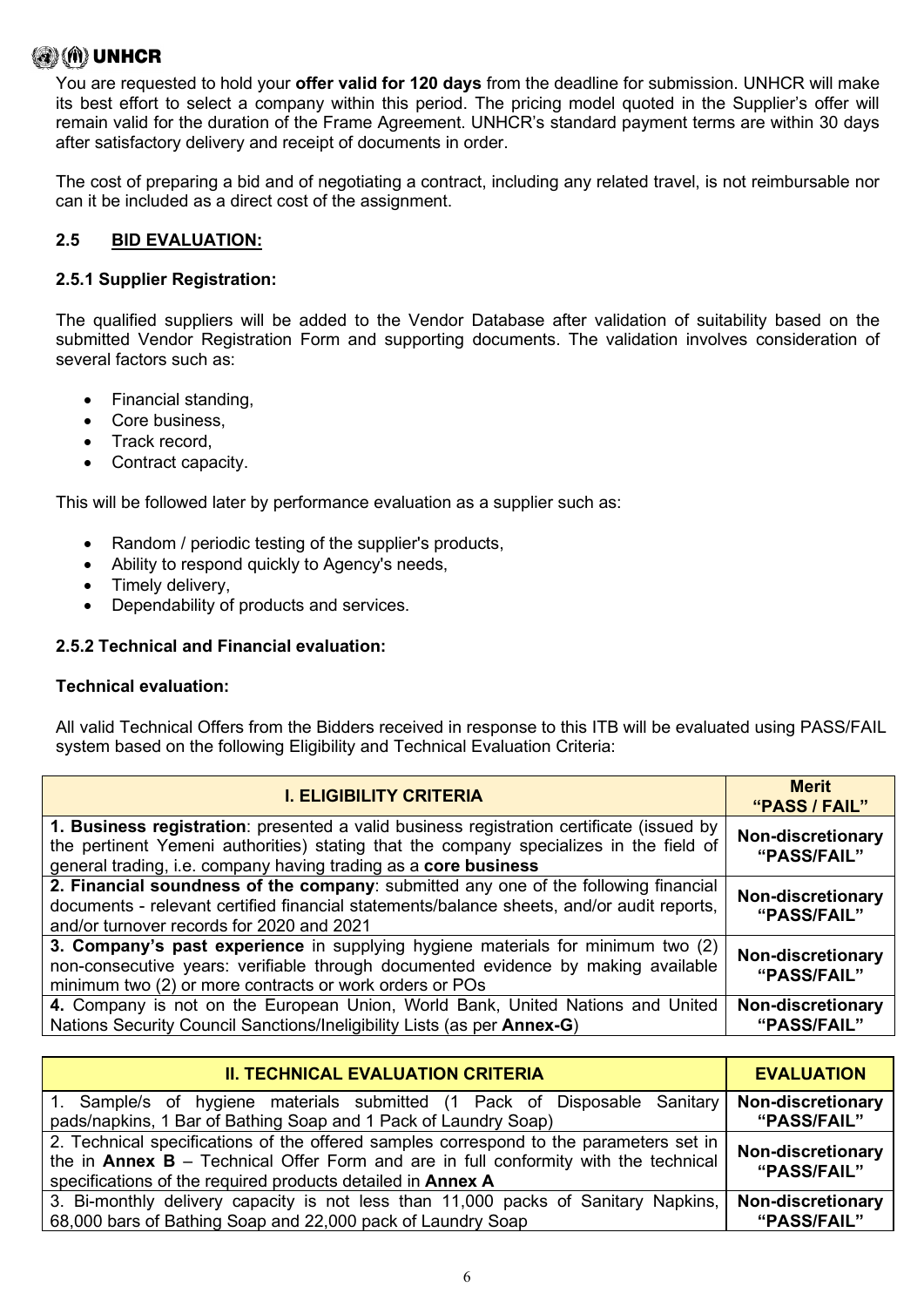

#### **Financial evaluation:**

The Financial Offers will be analyzed only for those bidders whose Technical Offers fully met the UNHCR requirements set forth in this tender. Financial bids from the technically qualified suppliers will be evaluated based on:

- Competitiveness of the quoted prices;
- Average unit cost DDP, (UNHCR warehouse in Aden).

**UN Global Compact and other factors**: UNHCR supports the UN Global Compact Initiative put forward on 31 January 1999 by UN Secretary-General Kofi Annan that brings companies together with UN agencies, labor, and civil society to support ten principles in the areas of human rights, labor, the environment, and anti-corruption. We encourage our suppliers to sign the UN Global Compact Initiative.

### **2.6 SUBMISSION OF OFFERS:**

The offers must bear your official letter head, clearly identifying your company.

Bids should be submitted by e-mail and all attachments must be in **PDF format only**.

Copies of the \*.pdf format documents may, **as an addition**, be included in Excel or other formats such as \*.doc, \*.docx, \*.xls, \*.xlsx, \*.rtf, \*.png, \*.jpg, \*.jpeg, \*.txt, \*.zip, \*.ppt, \*.pptx, \*.bmp, \*.rar, \*.gif, \*.tif and \*.tiff. *Executable files (\*.exe, \*.bat, \*.cmd, etc.)* shall not be uploaded as such extensions are filtered and are rejected by the UNHCR email server).

### **Bid submitted by email must be sent ONLY to: [YEMADTEN@UNHCR.ORG](mailto:yemadten@unhcr.org)**

#### **IMPORTANT:**

**The Technical Offer and Financial Offer submitted electronically must be sent in separate emails. Failure to do so will result in disqualification of your offer.** 

#### **Deadline: on 22/05/2022 at 23:59 hrs Yemen time.**

#### **IMPORTANT:**

Any bid received after this date or sent to another UNHCR address will be rejected. UNHCR may, at its discretion, extend the deadline for the submission of bids, by notifying all prospective bidders simultaneously.

It is your responsibility to verify that all e-mails have been received properly before the deadline. Please be aware of the fact that the e-mail policy employed by UNHCR limits the size of attachments to a maximum of **10 Mb** so it may be necessary to send more than one e-mail for the whole submission.

Please indicate in e-mail subject field:

- $B$  Bid ref.# **ITB/SOADEN/001/22**
- Name of your company with the title of the attachment
- Whether the email is part of the Technical Offer or the Financial Offer
- Number of e-mails that are sent (example: 1 of 3, 2 of 3, 3 of 4)

*For example: ITB/SOADEN/001/22 Company ABC; Technical Offer (email 1 of 2) ITB/SOADEN/001/22 Company ABC; Financial Offer (email 2 of 2).* 

UNHCR will not be responsible for locating or securing any information that is not identified in the bid. Accordingly, to ensure that sufficient information is available, the bidder shall furnish, as part of the bid, any descriptive material such as extracts, descriptions, and other necessary information it deems would enhance the comprehension of its offer.

### **2.7 BID ACCEPTANCE:**